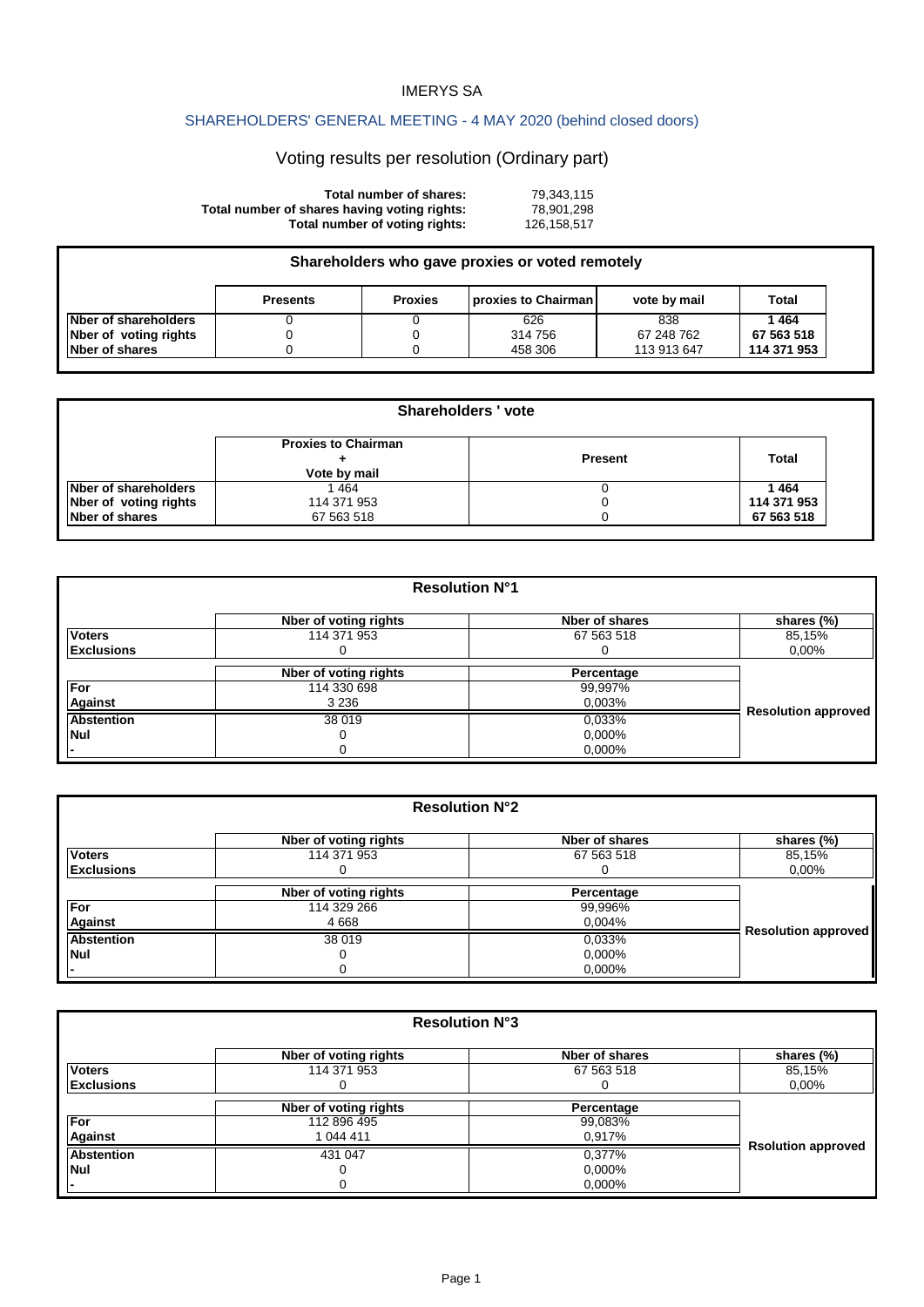|                   | <b>Resolution N°4</b> |                |                            |
|-------------------|-----------------------|----------------|----------------------------|
|                   | Nber of voting rights | Nber of shares | shares (%)                 |
| <b>Voters</b>     | 114 371 953           | 67 563 518     | 85,15%                     |
| <b>Exclusions</b> |                       |                | $0.00\%$                   |
|                   | Nber of voting rights | Percentage     |                            |
| <b>For</b>        | 112 978 297           | 99,155%        |                            |
| <b>Against</b>    | 962 393               | 0,845%         |                            |
| <b>Abstention</b> | 431 263               | 0,377%         | <b>Resolution approved</b> |
| <b>Nul</b>        |                       | 0.000%         |                            |
|                   |                       | 0.000%         |                            |

| <b>Resolution N°5</b> |                       |                |                            |
|-----------------------|-----------------------|----------------|----------------------------|
|                       | Nber of voting rights | Nber of shares | shares (%)                 |
| <b>Voters</b>         | 114 371 953           | 67 563 518     | 85,15%                     |
| <b>Exclusions</b>     |                       |                | $0.00\%$                   |
|                       | Nber of voting rights | Percentage     |                            |
| For                   | 114 322 660           | 99,984%        |                            |
| <b>Against</b>        | 18 505                | 0,016%         |                            |
| <b>Abstention</b>     | 30 788                | 0.027%         | <b>Resolution approved</b> |
| Nul                   |                       | 0.000%         |                            |
|                       | 0                     | 0.000%         |                            |

|                   | <b>Resolution N°6</b> |                |                            |  |
|-------------------|-----------------------|----------------|----------------------------|--|
|                   | Nber of voting rights | Nber of shares | shares (%)                 |  |
| <b>Voters</b>     | 114 371 953           | 67 563 518     | 85,15%                     |  |
| <b>Exclusions</b> |                       |                | $0.00\%$                   |  |
|                   | Nber of voting rights | Percentage     |                            |  |
| For               | 102 641 070           | 89,864%        |                            |  |
| <b>Against</b>    | 11 577 205            | 10,136%        |                            |  |
| <b>Abstention</b> | 153 678               | 0.134%         | <b>Resolution approved</b> |  |
| Nul               |                       | 0.000%         |                            |  |
|                   |                       | 0.000%         |                            |  |

| <b>Resolution N°7</b> |                       |                |                            |
|-----------------------|-----------------------|----------------|----------------------------|
|                       | Nber of voting rights | Nber of shares | shares (%)                 |
| <b>Voters</b>         | 114 371 953           | 67 563 518     | 85,15%                     |
| <b>Exclusions</b>     |                       |                | 0,00%                      |
|                       | Nber of voting rights | Percentage     |                            |
| For                   | 114 099 738           | 99,783%        |                            |
| <b>Against</b>        | 248 454               | 0,217%         |                            |
| <b>Abstention</b>     | 23761                 | 0.021%         | <b>Resolution approved</b> |
| Nul                   |                       | 0,000%         |                            |
|                       | 0                     | 0.000%         |                            |

| <b>Resolution N°8</b> |                       |                |                            |
|-----------------------|-----------------------|----------------|----------------------------|
|                       | Nber of voting rights | Nber of shares | shares (%)                 |
| <b>Voters</b>         | 114 371 953           | 67 563 518     | 85,15%                     |
| <b>Exclusions</b>     |                       |                | $0.00\%$                   |
|                       | Nber of voting rights | Percentage     |                            |
| For                   | 111 377 654           | 97,402%        |                            |
| Against               | 2 970 924             | 2,598%         |                            |
| <b>Abstention</b>     | 23 375                | 0.020%         | <b>Resolution approved</b> |
| Nul                   |                       | 0,000%         |                            |
|                       |                       | 0,000%         |                            |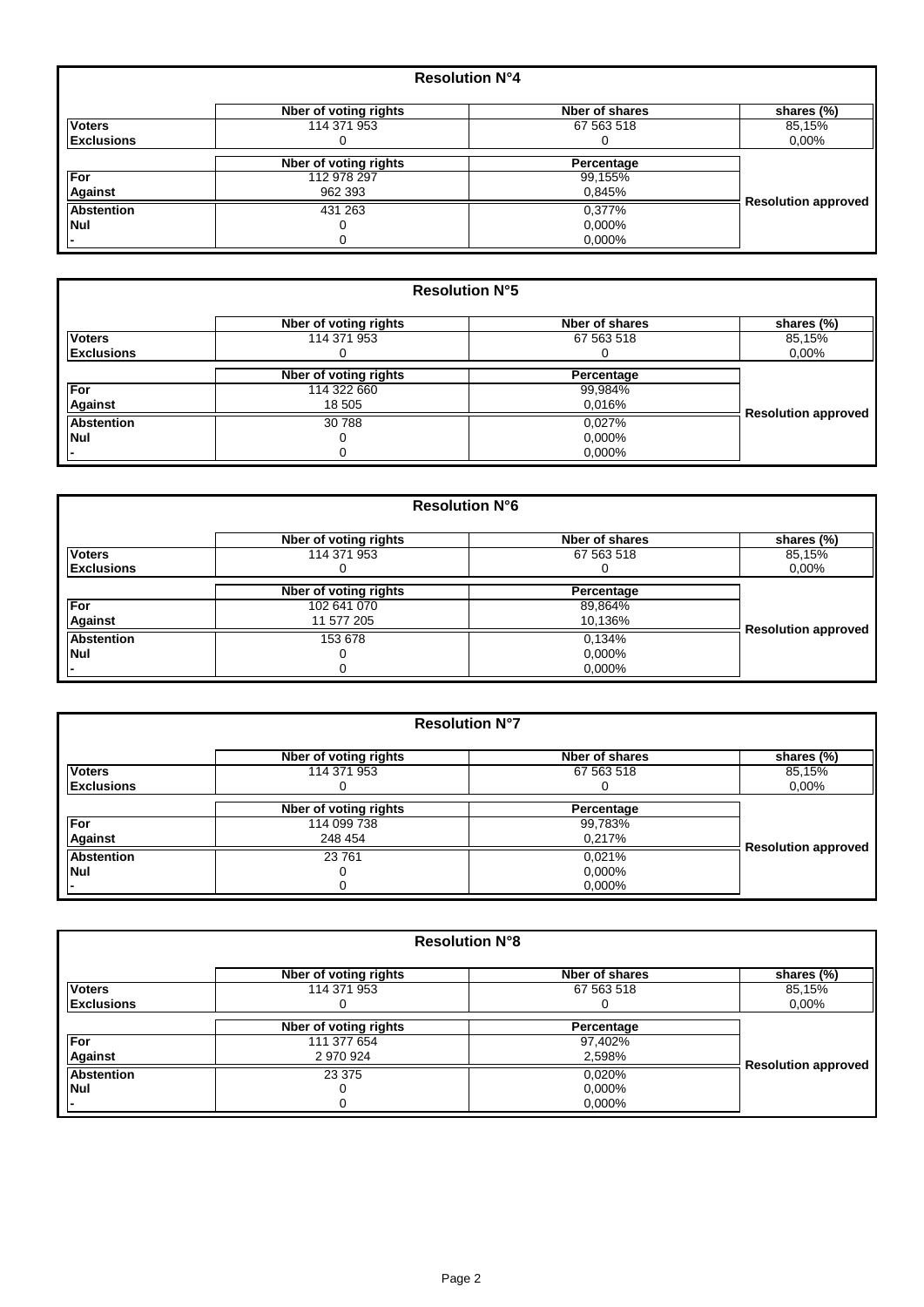| <b>Resolution N°9</b> |                       |                |                            |
|-----------------------|-----------------------|----------------|----------------------------|
|                       | Nber of voting rights | Nber of shares | shares (%)                 |
| <b>Voters</b>         | 114 371 953           | 67 563 518     | 85,15%                     |
| <b>Exclusions</b>     |                       | O              | $0.00\%$                   |
|                       | Nber of voting rights | Percentage     |                            |
| For                   | 105 090 998           | 92,009%        |                            |
| <b>Against</b>        | 9 127 761             | 7,991%         |                            |
| <b>Abstention</b>     | 153 194               | 0.134%         | <b>Resolution approved</b> |
| Nul                   |                       | 0,000%         |                            |
|                       |                       | 0,000%         |                            |

| <b>Resolution N°10</b> |                       |                |                            |
|------------------------|-----------------------|----------------|----------------------------|
|                        | Nber of voting rights | Nber of shares | shares (%)                 |
| <b>Voters</b>          | 114 067 343           | 67 563 518     | 85,15%                     |
| <b>Exclusions</b>      | 304 610               |                | $0.00\%$                   |
|                        | Nber of voting rights | Percentage     |                            |
| For                    | 106 430 966           | 93,575%        |                            |
| <b>Against</b>         | 7 307 206             | 6,425%         |                            |
| <b>Abstention</b>      | 329 171               | 0,289%         | <b>Resolution approved</b> |
| Nul                    |                       | 0,000%         |                            |
|                        |                       | 0,000%         |                            |

| <b>Resolution N°11</b> |                       |                |                            |
|------------------------|-----------------------|----------------|----------------------------|
|                        | Nber of voting rights | Nber of shares | shares (%)                 |
| <b>Voters</b>          | 114 371 953           | 67 563 518     | 85,15%                     |
| <b>Exclusions</b>      |                       |                | 0,00%                      |
|                        | Nber of voting rights | Percentage     |                            |
| For                    | 114 309 769           | 99,965%        |                            |
| <b>Against</b>         | 39 891                | 0.035%         |                            |
| <b>Abstention</b>      | 22 293                | 0.019%         | <b>Resolution approved</b> |
| Nul                    |                       | 0,000%         |                            |
|                        |                       | 0,000%         |                            |

| <b>Resolution N°12</b> |                       |                |                            |
|------------------------|-----------------------|----------------|----------------------------|
|                        | Nber of voting rights | Nber of shares | shares (%)                 |
| <b>Voters</b>          | 114 371 953           | 67 563 518     | 85,15%                     |
| <b>Exclusions</b>      |                       |                | $0,00\%$                   |
|                        | Nber of voting rights | Percentage     |                            |
| For                    | 114 090 162           | 99,773%        |                            |
| Against                | 259 500               | 0,227%         |                            |
| <b>Abstention</b>      | 22 291                | 0,019%         | <b>Resolution approved</b> |
| <b>Nul</b>             |                       | 0,000%         |                            |
|                        |                       | 0.000%         |                            |

| <b>Resolution N°13</b> |                       |                |                            |
|------------------------|-----------------------|----------------|----------------------------|
|                        | Nber of voting rights | Nber of shares | shares (%)                 |
| <b>Voters</b>          | 114 371 953           | 67 563 518     | 85,15%                     |
| <b>Exclusions</b>      | U                     |                | $0.00\%$                   |
|                        | Nber of voting rights | Percentage     |                            |
| For                    | 106 449 486           | 93,110%        |                            |
| <b>Against</b>         | 7877708               | 6,890%         |                            |
| <b>Abstention</b>      | 44 759                | 0.039%         | <b>Resolution approved</b> |
| Nul                    |                       | 0,000%         |                            |
|                        | 0                     | 0.000%         |                            |